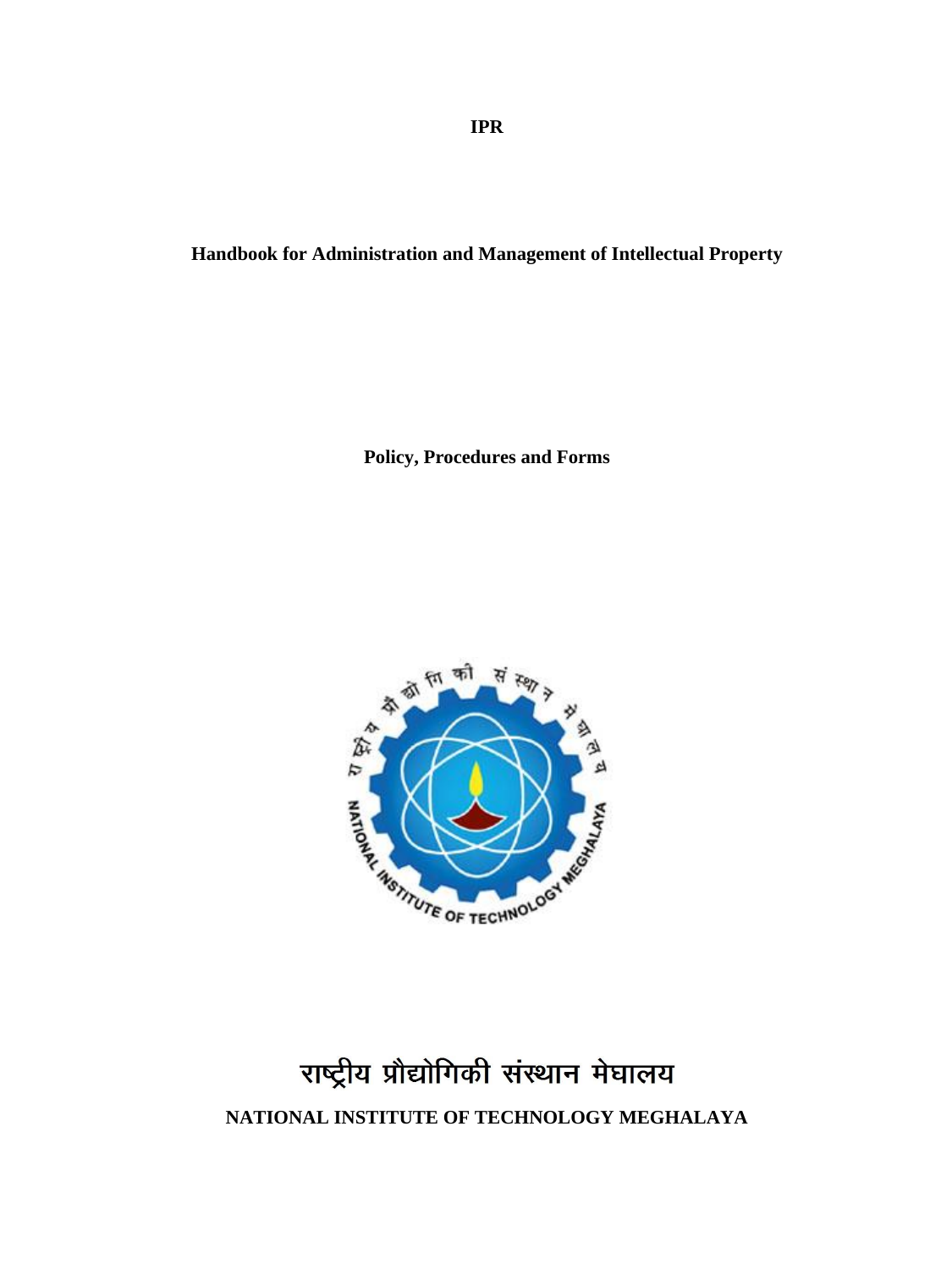#### **1. PREAMBLE**

National Institute of Technology Meghalaya, hereafter known as NIT Meghalaya, Institute or institute, through its vision document and through its mission statement is dedicated to research and to the extension and transfer of knowledge to the people of India in general. The institute recognizes its responsibility to produce and disseminate knowledge for the development of students, faculty and the public in general. Inherent in this responsibility is the need to encourage the production of creative and scholarly works and the development of new and useful materials, devices, processes, and other intellectual property, some of which may have potential commercial value. These activities contribute to the professional development of the individuals involved, enhance the reputation of the Institute, provide additional educational opportunities to students, and promote public welfare. NIT Meghalaya has a responsibility of bringing new knowledge into use by the general public. Such knowledge or technology often has commercial value and should be treated as a financial asset to be used, conserved and applied in such a way as to generate an appropriate financial return. Transfer of such information or technology through licensing satisfies both the above objectives, i.e., dissemination for use and realization of financial returns.

Technological and social developments in recent years have broadened the scope of information and technology that can have potential commercial value and, therefore, should be treated as assets subject to institute ownership and control. In addition to new machines, compositions of matter, and written materials which traditionally have been the subject of patents and copyrights. Computer software and video courses, etc. are now normal outcomes of the activities at NIT Meghalaya. Thus, a broad policy covering all aspects of intellectual property needs to be created to provide widespread protection to the inventors of such property.

Over the past decade, appreciation of the commercial value of intellectual property has grown both within the academic community and in the society at large. All concerns related to publication, confidentiality and ownership of intellectual property are now commonplace. The pace of modern science, resulting in new and useful inventions, initiated a need for a central policy in determining the course of the creation, protection, and commercialization of intellectual property at NIT Meghalaya. Therefore, a proper policy for the management of Intellectual Property (IP) is required to encourage creation and protection of intellectual property in NIT Meghalaya.

The IP policy applies to all employees and students of NIT Meghalaya, regular or contractual or fulltime or part-time. Every member of the academic community, student, non-teaching and teaching staff alike, must be knowledgeable about intellectual property, both to protect their own rights and to respect the rights of others. The IP policy of NIT Meghalaya is thus intended to encourage a healthy atmosphere conducive to research and development through a generous system of rewards and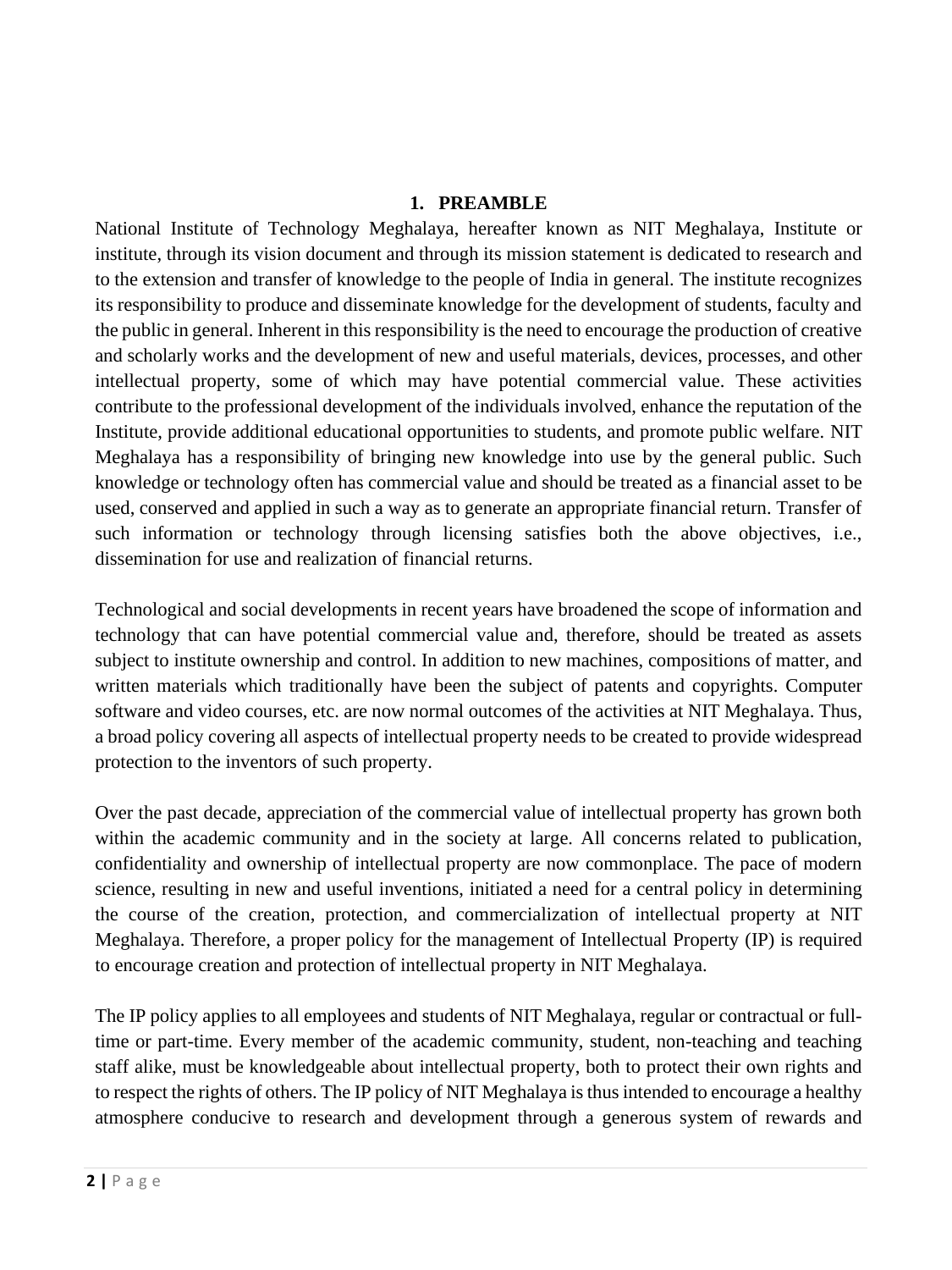incentives for the creation of intellectual property, while at the same time giving proper consideration to the economic rights and responsibilities of the institute.

The strength of NIT Meghalaya lies in its faculty, students, technical and administrative staff. This document is intended to introduce, regulate, and organize issues related to intellectual property within the institute. It also reaffirms NIT Meghalaya's commitment to scientific endeavors, academic excellence and the dissemination of knowledge. This policy is intended to comprehensively spell out the responsibilities of the Institute and its employees and to establish a framework for ethical conduct.

# **2. THE INTELLECTUAL PROPERTY (IP) POLICY**

The primary purpose of the IP policy of NIT Meghalaya is to establish appropriate principles for creation, protection, ownership and management of intellectual property created within the Institute or with the facilities so promised by the Institute or by any person, that is, the faculty, students, technical, administrative staff or any third-party involved in a project so working in the capacity of the employee or trainee. The objective is to provide an environment that encourages the development of inventions and other intellectual creations for the best interest of the public, the creator, and the sponsor, if any, and will permit the timely protection and disclosure of such intellectual property either by development and commercialization after securing available protection, by publication, or by both.

This policy is further intended to protect the respective interests of all participants by ensuring that the benefits of such property accrue to the public, to the inventor, to the Institute and to sponsors of specific research projects in varying degrees of protection, monetary return and recognition, as circumstances justify or require.

- **2.1 Objectives of the IP Policy:** The major objectives of the IP policy of NIT Meghalaya are:
- To provide a suitable environment to the employees (whether contractual, part-time or fulltime) and students of the institute for creation, protection, and commercialization of intellectual property and to incite innovation.
- To encourage research, scholarship, and a spirit of inquiry, with an aim to generate new knowledge.
- To facilitate the transfer of knowledge and technology to intending users to promote utilization of such resources for benefit of the society.
- To provide an administrative system to determine the commercial significance of discoveries and developments and to assist in bringing these into public use.
- To provide for an equitable distribution of economic gains resulting from new intellectual property among the developer, author, or inventor (the inventor), NIT Meghalaya, and, if applicable, the sponsor.
- Determine the true owner of the creation.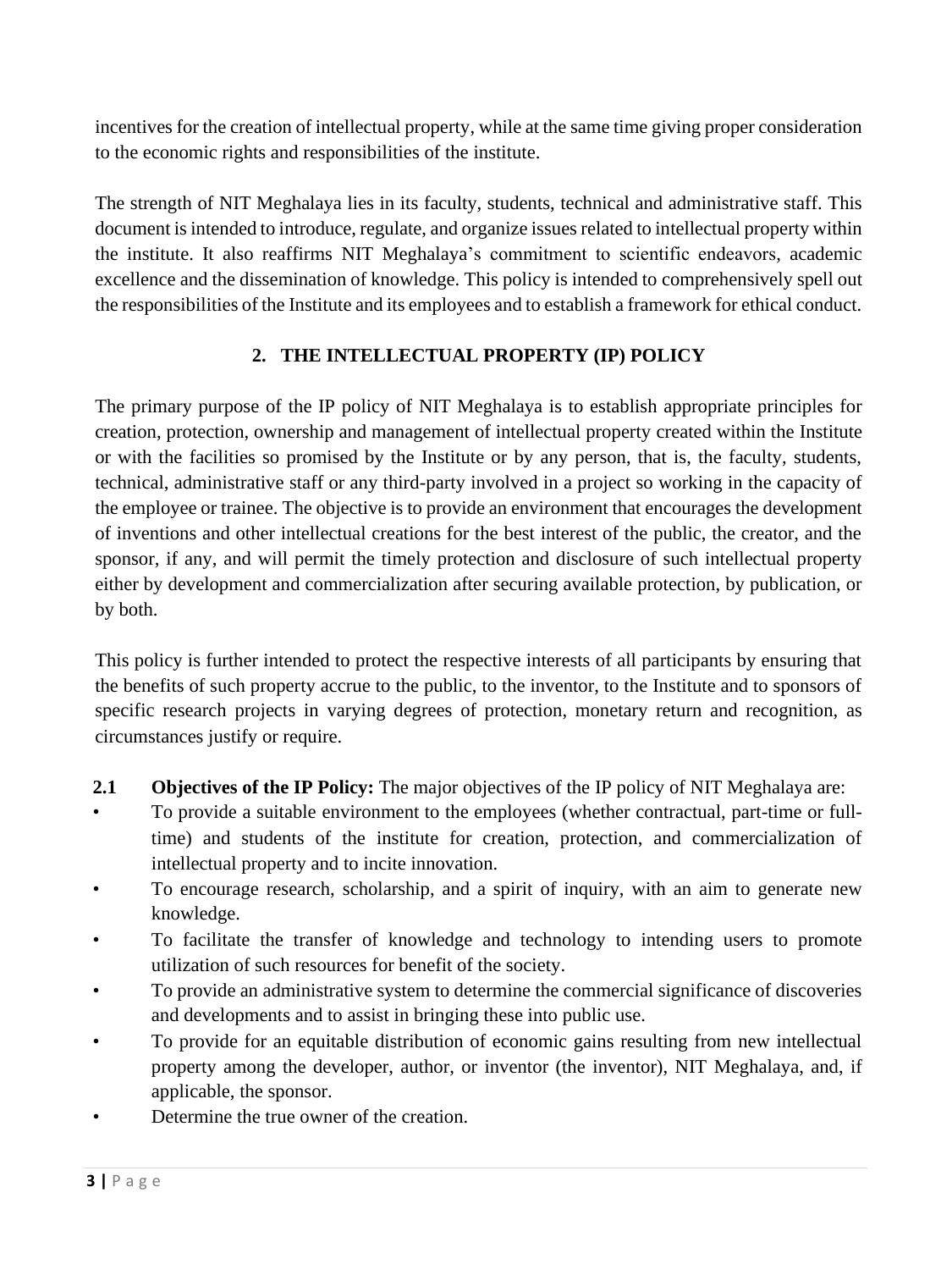- To provide incentives to inventors in the form of personal development, professional recognition, and financial compensation.
- To safeguard, review and manage the intellectual property so that it may receive adequate and appropriate legal protection against unauthorized use.
- To encourage students at all levels to develop patentable technologies and to provide financial assistance from the institute to a reasonable extent.
- To create awareness on IPR through conducting seminars, conferences, invited talks and lectures, and training programs among the academic community.
- To create respect for other people's intellectual property among members of NIT Meghalaya community.

# **2.2 SCOPE OF THE IP POLICY**

The IP Policy applies to inventions, industrial designs, copyrightable materials such as books, publications, electronic courseware, computer programs, electronic circuits, etc. or potentially patentable inventions, industrial designs, copyrightable materials such as books, publications, electronic courseware, computer programs, electronic circuits etc., protectable trademarks and trade secrets, which are developed or in the process of development using institute equipment, supplies, facilities, employee time, or trade secret information, or which relate directly to the institute's business, research or development. The Institute will encourage, recognize and protect all creative and scholarly works in form of patents, copyrights, industrial designs, trademarks and trade secret, as the case may be, developed by its employees/students as a result of their research or employment. NIT Meghalaya will protect the rights of the inventor regarding intellectual property created by him as per legal framework of the land. However, the Institute, as a corporate body, shall share this right with inventors – staff, student or guest, in a just and fair manner agreed upon initially by both the parties.

This Policy applies to all the employees of the Institute as defined in 3.3 and visitors using Institute facilities under the supervision of Institute staff and to all the students of the Institute including doctoral and Postdoctoral fellows. It covers all intellectual property conceived, first reduced to practice, written, or otherwise produced by all faculty, staff, and students of the Institute whether using Institute resources or not. It also covers intellectual property created by part time students, employees and visitors using Institute funds, facilities or other resources.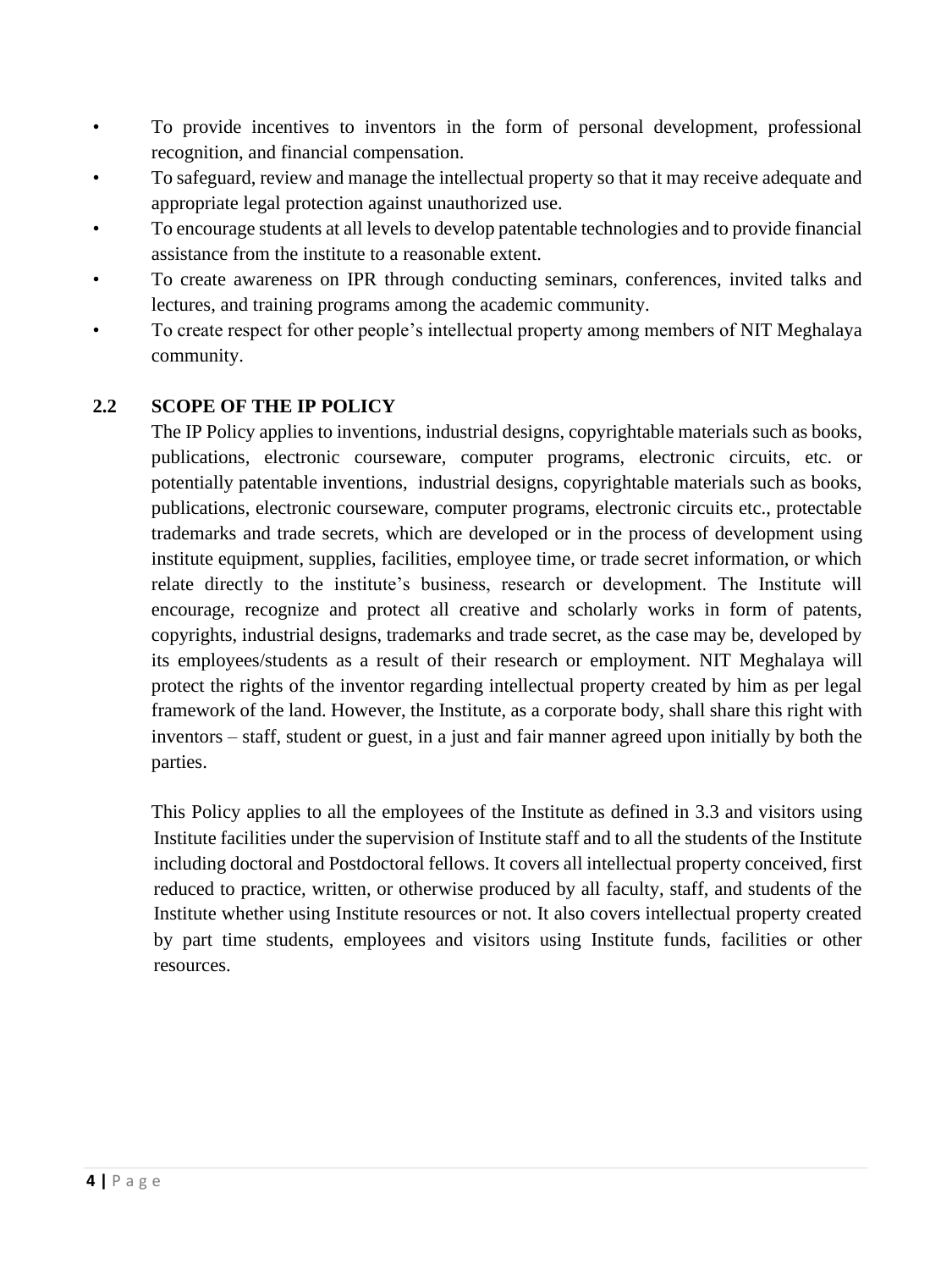#### **AMENDMENTS**

Notwithstanding anything in this Policy, the IPC described may in exercise of its power amend by way of addition, variation or repeal any provision of this Policy in accordance with the procedure laid down in this Policy with the approval of Senate.

#### **3. DEFINITIONS**

- **3.1.** Intellectual Property (IP): For the purpose of this policy, "Intellectual Policy" is defined as the tangible or intangible results of research, development, teaching, or other intellectual activity. Intellectual property may include the following products:
	- a) Patents on new and useful scientific or technical advancements by way of inventions, discoveries, processes, computer hardware and software, unique materials, machines, devices, instruments, apparatuses, circuits, plant varieties etc.
	- b) Improvement on the patents that belongs to the Institute.
	- c) Copyright in industrial and architectural design, models, engineering drawings, integrated circuit layout designs, computer software, animations and visualizations, information technology products and processes including hardware and software features, original innovative, creative or artistic works and their derivatives or adaptations, whether dramatic, musical, literary works, work of graphics or plastics art and cinematographic and animated films, teaching material for classroom and online courses such as courseware for distance education, original data and records of research, undisclosed and/or unpublished information etc.
	- d) Industrial design of any hardware, machinery, circuit-layout, etc. capable of being protected under the Designs Act.
	- e) Trademarks, service marks, logos, collective marks, certification marks, trade names etc.

The four categories stated above are not mutually exclusive; a given article of intellectual property may include aspects of all four categories.

**3.2. Fair us**e: The term "Fair Use" refers to the amount of copying or usage that may be permitted for a copyrighted material so that it does not obstruct the progress of human knowledge or can be derived easily by a lay-man or is a factual statement. Limited portions of a work can be copied without the right holder's permission for non-commercial and academic use, although the exact permissible percentage may have to be determined by the courts. In general, use of a small part of the work which does not hurt the present or potential market for that work is allowed under fair use, but there are many grey areas where the law has to be decided on a case-by-case basis. Fair use in the classroom during regular teaching is understood more liberally than that permissible in teaching for distance education through print or multimedia packages. This is because distance education packages are commercial products and hence permission has to be sought for the use of any intellectual property held by others. The possibility of fair use exists only in the case of copyright and does not apply to patents,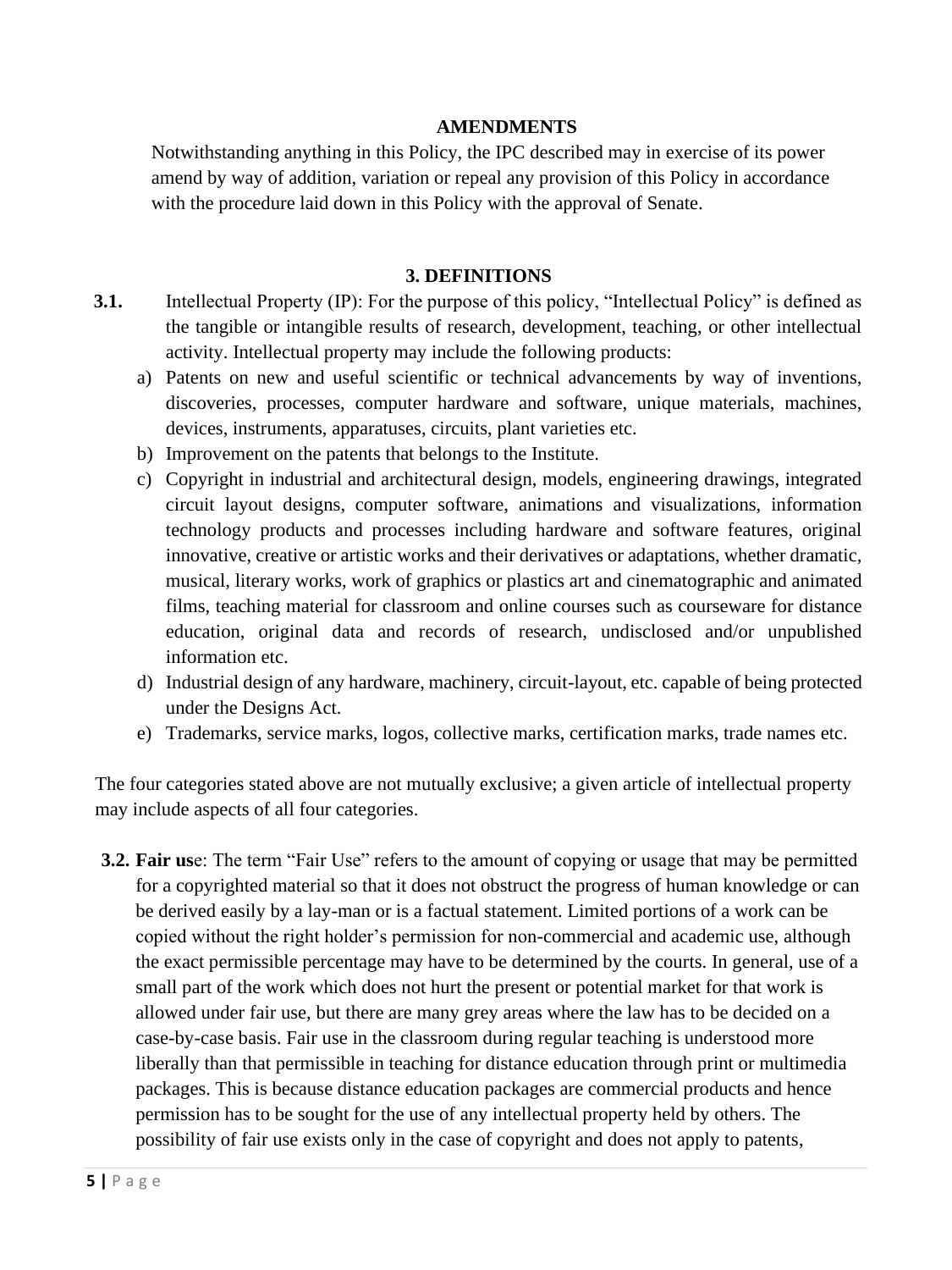designs, trademarks including copyrighted logo.

- **3.3. Student:** A "Student" of the Institute is defined as any person admitted purely on academic and research activities on part-time/full time basis.
- **3.4. Employee:** An "Employee" of the Institute is defined as any person receiving compensation for service, or any person volunteering services for the benefit of the Institute. The uncompensated activities of students in furtherance of their education shall not be considered service within the meaning of this policy, even if such activities benefit the Institute A scholarship, fellowship, assistantship or any other payment received by a student during the course of his studies does not classify him as an employee
- **3.5. Institute Personnel:** Part-time and full-time members of the faculty, technical, administrative or the supporting staff and all other agents and employees, and undergraduate, postgraduate students, doctoral and postdoctoral fellows of the Institute.
- **3.6. Inventions:** It is a general term which includes computer software, general instructional materials (including video tapes), novel machines, devices, compositions of matter (compounds, mixtures, genetically engineered cells, plants or animals), genetic forms, mask works, production processes, production methods, plant varieties, etc. Inventions will be considered as having been developed in the course of employment, study, research where conception and/ or development is in the individual's subject area of principal competence in scholarly activities for which the individual of the institute is engaged.
- **3.7. Inventor:** Any person related to the Institute though a relationship which is in the form of a part-time or full-time member of the faculty, permanent or contractual staff, agent or employee, graduate or postgraduate student, doctoral or postdoctoral fellow of the Institute, who is involved, directly or indirectly, in the Invention as defined herein shall be deemed to be the Inventor for the purpose of this document.
- **3.8.** Contributors: Individuals or copyright owner submitting the contribution of all original works including but not limited to such as industrial and architectural designs, models, engineering drawings, integrated circuit layout designs; computer software, animations and visualizations, information technology products and processes including hardware and software features, original innovative or creative or artistic works and their derivatives or adaptations, whether dramatic, musical, literary works, works of graphic or plastic art and cinematographic and animated films, teaching material for classroom and online courses such as courseware for distance education, original data and records of research, and undisclosed and/or unpublished information, etc.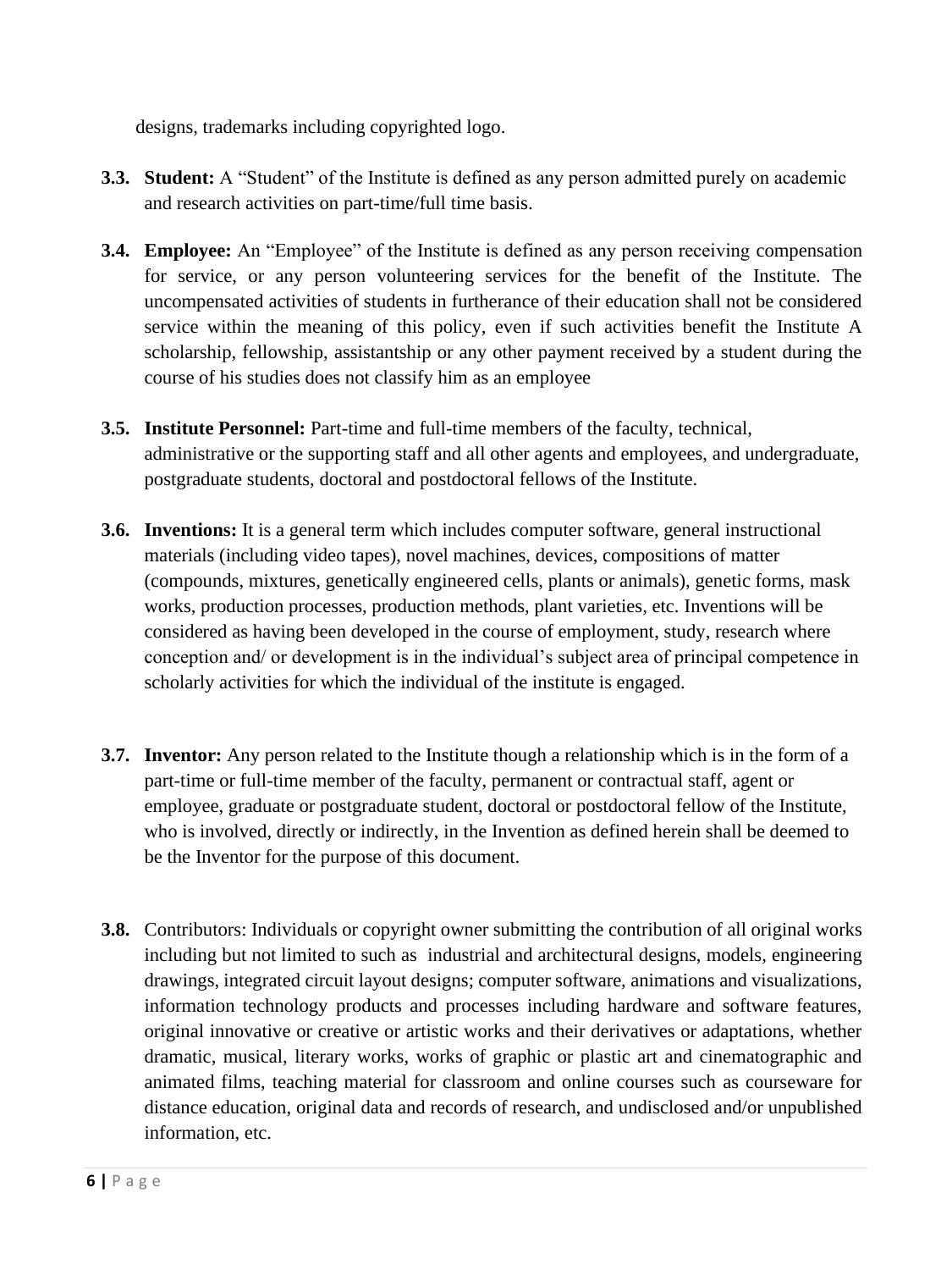**3.9. Work for Hire:** Work for hire is defined for the purpose of this document as any work commissioned by the Institute. The ownership of the resulting intellectual property shall be assigned to the Institute through a written contract between the concerned parties.

#### **4. IP MANAGEMENT PERSONNEL**

- **4.1. IP Coordinator:** Director NIT Meghalaya shall appoint a member of the faculty as IP-Coordinator who will be responsible for day-to-day administration of IPR issues and shall work under the guidance of the Dean  $(R&C)$ . He will serve as the member-secretary of the Intellectual Property Committee. The IP Coordinator will be responsible for development and protection of intellectual properties of NIT Meghalaya and find avenues for possible commercialization. He has to ensure the use of licensed software and fair and just treatment of others' intellectual property by the Institute and its members.
- **4.2. Intellectual Property Committee (IPC):** Director NIT Meghalaya shall appoint an Intellectual Property Committee (IPC) to help administer intellectual property and to make suitable recommendations to the Director for implementation. Dean (R&C) will serve as the Chairman, and IP Coordinator shall serve as the Secretary of the IPC. In addition to Dean ( $R \& C$ ) and IP Coordinator, the Director will nominate few more members and the number of the members should be in odd number from among the faculty of the Institute. The tenure of IPC shall be two years.
- **4.3.** The IPC will assist various departments and centers of the Institute in all matters relating to intellectual property. It will help various departments to secure protection for intellectual property where appropriate. It will maintain central databases and files of patent applications, issued patents, trademarks and copyrights, licenses and agreements, coordinate with various departments in negotiating and preparing license and other agreements, review and approve all agreements relating to intellectual property. It will review causes of possible infringements on the Institute's intellectual property and take action as deemed necessary.

The legal interests of the Institute and its staff, faculty and students in any intellectual property, except traditional scholarly works, shall be determined by the IPC in accordance with the policy enumerated under items.

## **5. POLICY**

## **5.1. General Policy**

**5.1.1.** The intellectual property policy shall apply to all persons employed by NIT Meghalaya – full-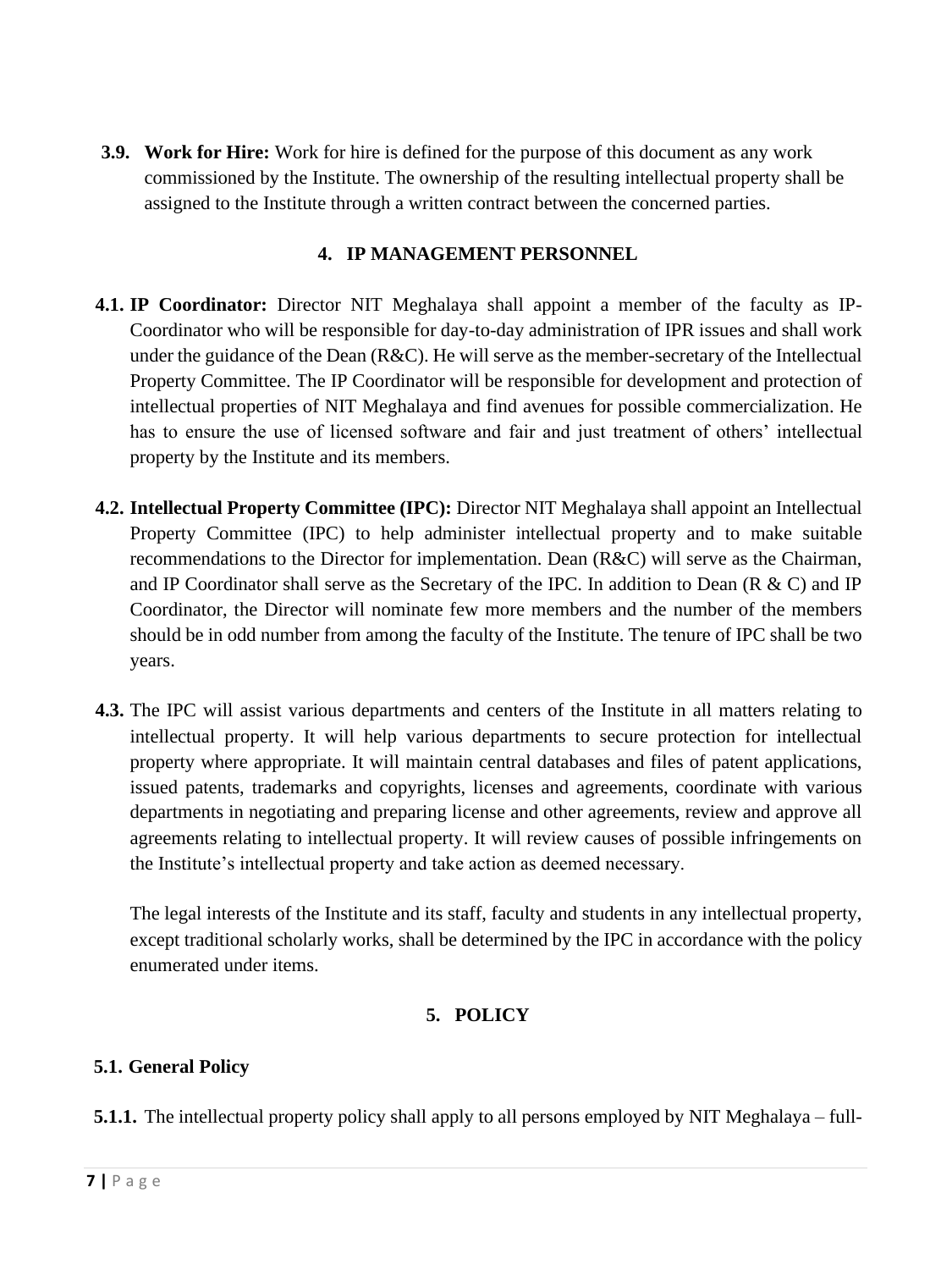time and part-time faculty, visiting faculty, scientists employed by NIT Meghalaya, as well as technical and administrative staff. It also applies to undergraduate, postgraduate and doctoral students as well as postdoctoral fellows and visiting scientists.

- **5.1.2.** This policy shall apply to all kinds of intellectual property (including, but not limited to, any invention, discovery, trademark, copyright, trade secret, technology, scientific or technological development, research data and computer software) regardless of whether the intellectual property is subject to protection under patent, trademark, copyright, or any other law. The institute will encourage and recognize the inventor of intellectual property and protect the ownership for the creators.
- **5.1.3.** The Institute will work towards protection through legal means of all creations of scholarly and educational materials, inventions, products, processes, art works, musical compositions and dramatic and non-dramatic literary works related to the author's academic or professional field, regardless of the medium of expression. All such intellectual property shall be jointly owned by the inventor/author and NIT Meghalaya.
- **5.1.4.** NIT Meghalaya shall have sole ownership of all intellectual property created by an employee who was hired specifically to work on a target product or process (or other intellectual property) or was commissioned by the institute or a component of the institute for the specific objective leading to creation of the intellectual property. The institute will assert its ownership of all intellectual property developed/invented/created by the outside agencies commissioned by the Institute for the specific purpose.
- **5.1.5.** The intellectual property generated from research projects sponsored by government/ nongovernment agencies will be owned by the creator(s), the Principal Investigator or Chief Consultant, the Institute and the sponsoring agency. The sponsoring agency will bear 50% of the protection cost or forgo the rights to the intellectual property. In case the project was accepted by the Institute under terms different from that stated herein, the terms agreed to shall prevail.

## **5.2. Intellectual Property Rights and Obligations**

**5.2.1.** Intellectual property generated by a full-time employee or a full-time student of the Institute is the joint property of the inventor and the Institute whether Institute resources are used or not. If an Institute employee or a full-time student creates intellectual property while working in another organization, it will be jointly owned by the creator, NIT Meghalaya and the host institution or on the terms so agreed. In case of part-time employees or students or visiting professionals, intellectual property generated by use of Institute facilities and/or support only come under joint ownership of the Institute and the inventor.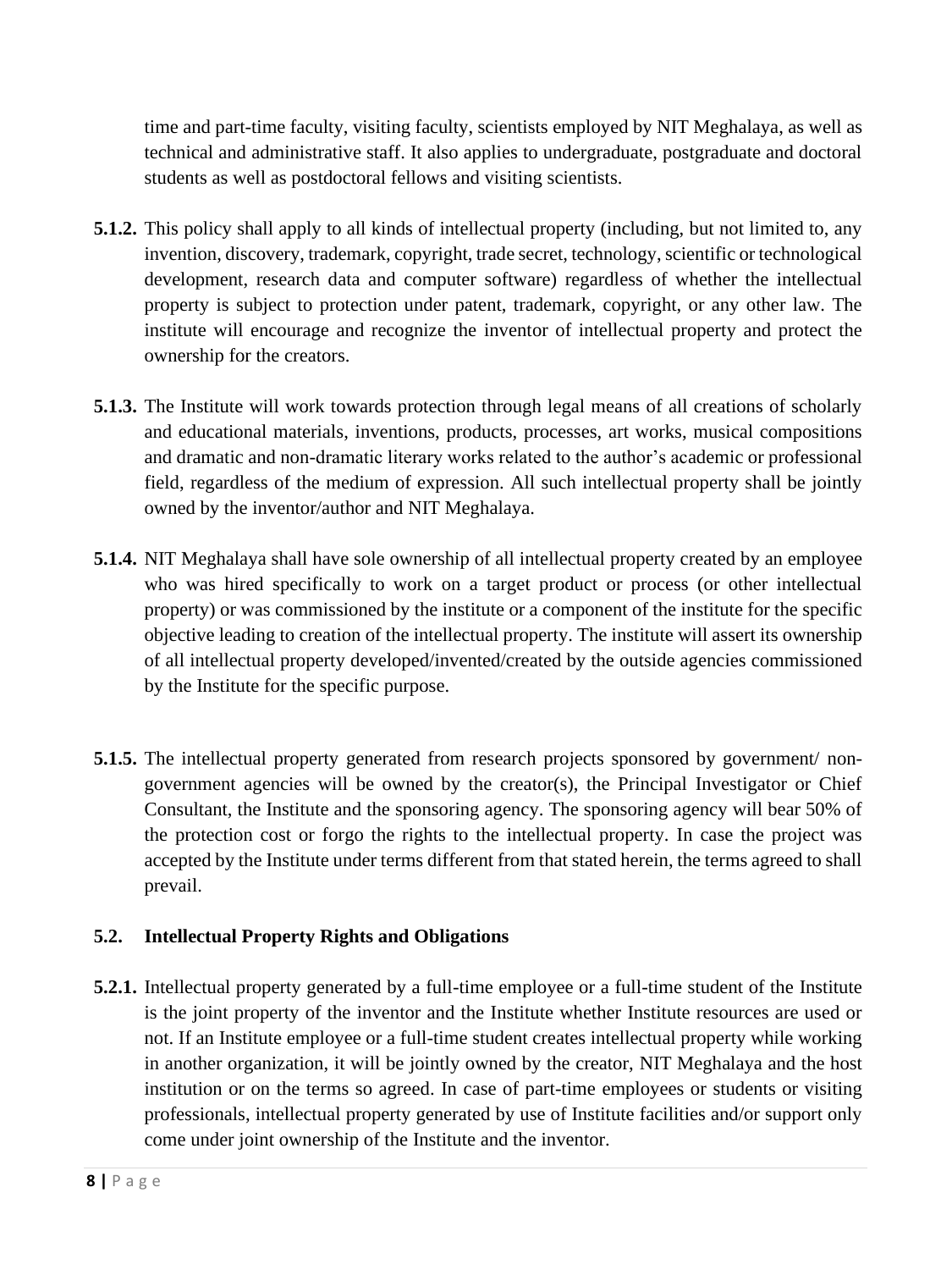- **5.2.2.** Any of the employee (part time or full time)/student/Research Associate/Research Assistant/Fellow (Doctoral/Post-Doctoral)/Hired Employee (For specific work) develop/invent/created any Intellectual Property then first disclose before the I.P.C before disclosing to any outside agency (before publishing publicly). The I.P.C is the sole authority to determine whether the developed/invented/created Intellectual Property(s) is/are required any protection under the appropriate laws.
- **5.2.3.** When a request from the inventor is received, the IPC shall decide how, when, and where the intellectual property is to be protected. It will proceed either through its own efforts or through those of an appropriate Government or private firm or attorney to obtain protection and manage the intellectual property. Outside counsel services may be contracted with the consent of the Director. If the IPC does not find the property appropriate for protection by the Institute, the inventor becomes the sole owner of the property and is at liberty to apply for protection under national laws. NIT Meghalaya will issue a letter foregoing its claim to the property in future.

A decision by the institute to seek patent or other available protection for intellectual property shall not obligate NIT Meghalaya to pursue such protection internationally. The institute's decision relating to the geographical scope and duration of such protection shall be final. If the inventor intends to seek protection internationally or through Patent Cooperation Treaty (PCT) application, the institute will permit the inventor to proceed on his own or with the help of other individuals or agencies. However, in case of joint-ownership, permission will be required from all owner.

## **5.3 Royalty Income Sharing**

5.3.1 In case the Institute succeeds in commercialization of intellectual property for the creator and licenses rights to third parties in consultation with the creator(s), the revenue generated through royalty payments will be equitably shared among the creators and the Institute.

> Inventor(s) –  $60\%$ Institute – 40%

In case of multiple inventors of an IP, all the inventors will decide among themselves how to share the proceeds of an intellectual property. If they fail to arrive at a consensus, the IPC will analyze all available information and make a recommendation to the Director. The decision of the Director shall be binding and final.

If there are other legitimate claimants to the IP, they will be grouped either under "inventors" or "Institute". While sponsoring or supporting organization will get their share of the proceeds from "Institute" share, individuals (including visiting professionals) who contributed to the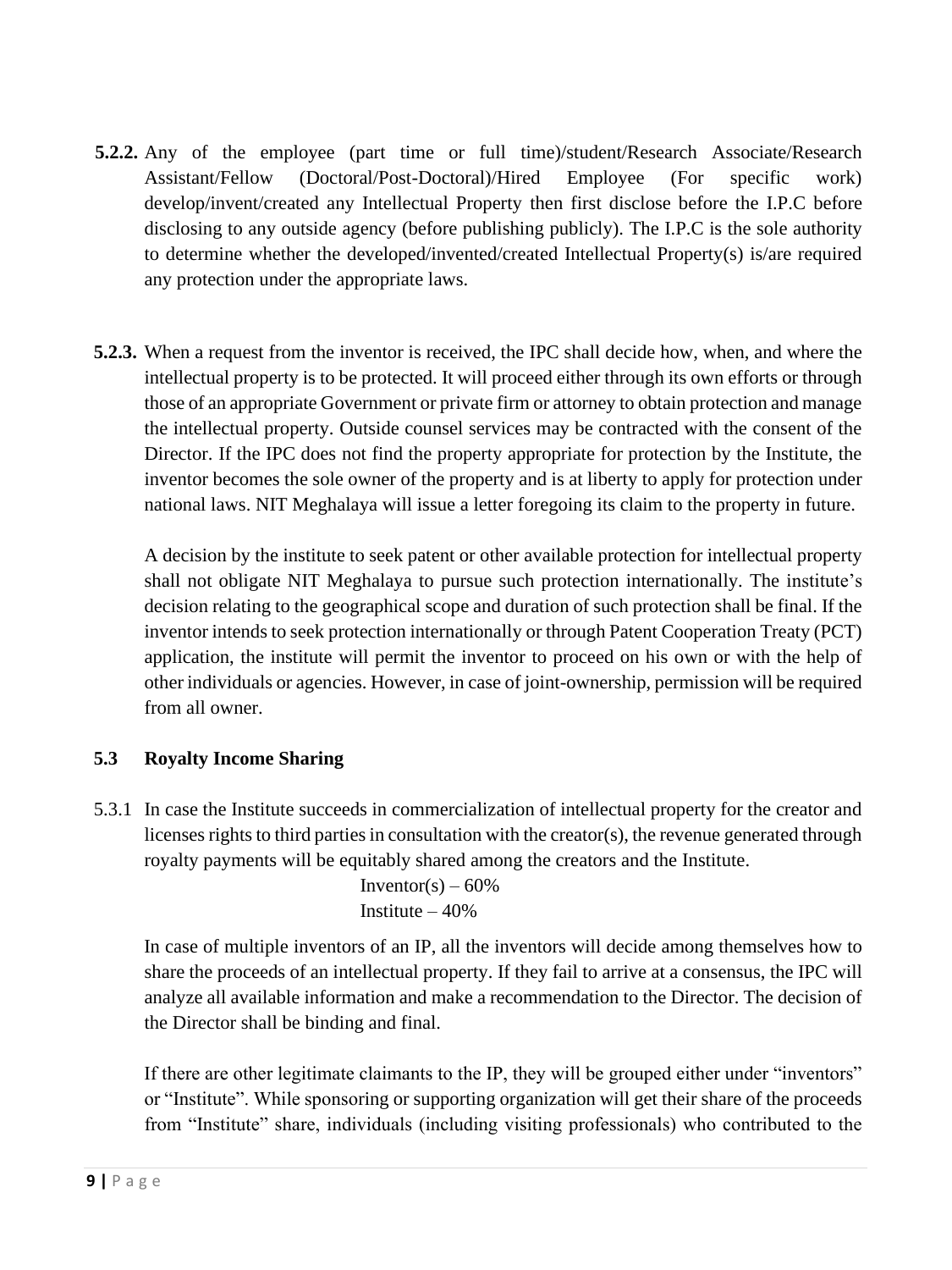invention will receive their share from that of the inventors.

## **5.4 Ownership of Intellectual Property in Certain Circumstances**

- **5.4.1** Where research has been sponsored by a private industry/ foundation or government agency and no prior agreement exists on sharing of intellectual property, licensing of patents shall be negotiated between the sponsor and NIT Meghalaya.
- **5.4.2** The intellectual property policies and guidelines of NIT Meghalaya are subject to, and thus amended and superseded by the specific terms pertaining to intellectual property rights included in Central or State grants and contracts, or grants and contracts with NGO's or private sponsors.
- **5.4.3** If the intellectual property has been generated as a work-for-hire, the employee or agency will retain the moral right to be identified as the inventor/creator of the intellectual property but right of commercialization rests only with NIT Meghalaya.

#### **5.5 Ownership of Intellectual Property Generated by students**

**5.5.1** The student and his/her supervisor(s) will jointly have the ownership of copyright in the thesis / dissertation / project report written by a student, which he or she submits as partial fulfillment of the requirements for an academic degree.

However, the student will grant a non-exclusive, non-transferable royalty-free license to the institute to use, in the course of non-commercial academic activity, the records and data generated in the course of his research. Furthermore, it is possible that the research that the student carries out as part of the program of study may result in the generation of intellectual property other than the text of the thesis. Supervisors should advise students during the course of their work that certain kind of research may lead to the generation/invention of intellectual property which will require protection of its commercial value through confidentiality, for which the student will have to forgo publication during the period of sealing of a patent. Care should be taken at all stages to see that no conflict of interest arises between the student's academic activities and his or her generation of intellectual property. The copyright of the thesis in which this intellectual property is described or outlined will remain with the student while the institute will restrict access to the thesis for a limited period depending on commercial value as decided by the IPC. The institute will try to obtain a patent for the invention on behalf of the student and benefit-sharing mechanism will be abided by as proposed in section 5.3.1.

If a student is employed to assist in execution of a sponsored project or programme, the intellectual property rights originating from his contribution to the project will be governed by the terms of the contract between the institute and the sponsoring agency.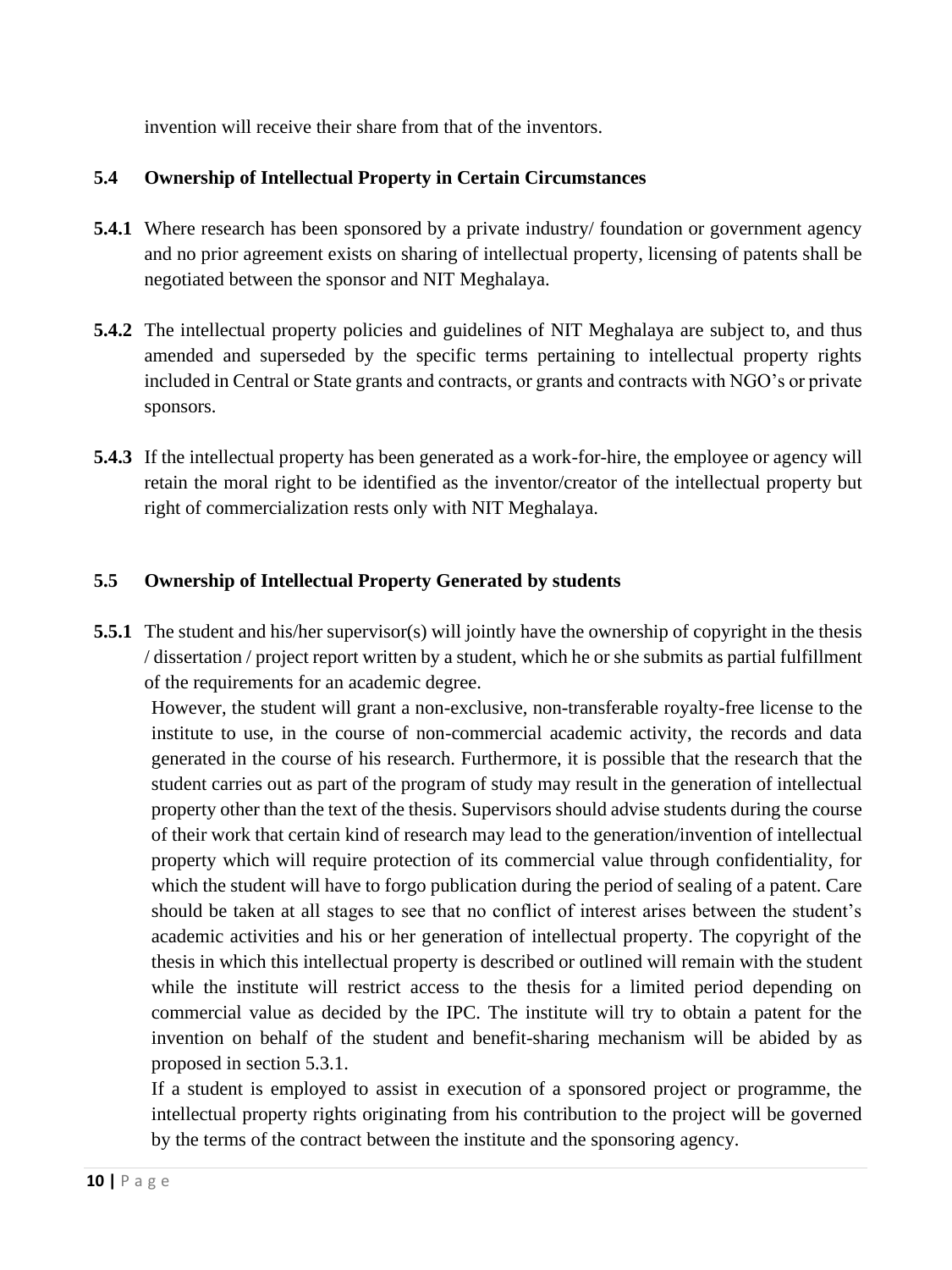5.5.3 If the intellectual property has been generated as a work-for-hire, the student will retain the moral right to be identified as the creator of the intellectual property, but right of commercialization rests with the Institute.

#### **5.6 Disclosure and Confidentiality.**

- 5.6.1 At an appropriate stage in the development of an invention, the inventor shall make a written disclosure of the concepts to the IPC, providing all such particulars as are vital to judge its commercial prospects. The IPC shall promptly acknowledge, in writing, its receipt of the disclosure and the date of receipt. The inventor shall send one copy of his proposed manuscript, prior to submission of thesis, to the IPC.
- 5.6.2 All the departments in the Institute will be bound by the non-disclosure and confidentiality terms to be clearly spelled in a separate document. Each department is under obligation to file their R&D manuscripts, if any, on time to time basis, with the IPC. It is expressly understood by the departments that any information which relates to any Invention should be treated as Intellectual Property and therefore is not to be divulged without the prior consent of the IPC.
- 5.6.3 The Inventor who has communicated with the IPC under Clause 5.6.1 shall refrain from publishing, reading, dissipating, circulating or disclosing the conception in any form whatsoever, since non-disclosure is one of the most important qualifications for intellectual property protection. The inventor may disclose such conception, upon a prior written permission from the IPC, once an application for a patent, trademark or copyright or design has been made on the conditions described herein and the commercial rights in the conception are secured to the Institute.

#### **5.7 Commercialization.**

- 5.7.1 For purposes of protection and commercialization of intellectual property on behalf of the Institute, patent, trademark or copyright coverage may be sought, or the property may be treated as proprietary information, technical know-how, or trade secret.
- 5.7.2 As mentioned in 5.2.2 the I.P.C is the sole authority to determine whether the Institute has a legal interest in the commercialization of the Intellectual Property. However, the Institute is not legally bound to accept all recommendation for commercialized of each intellectual property . It shall be in the sole discretion of the Director on advice of the IPC to determine commercialization of the property. The inventor(s) cannot claim commercialization right even after decision taken by the IPC.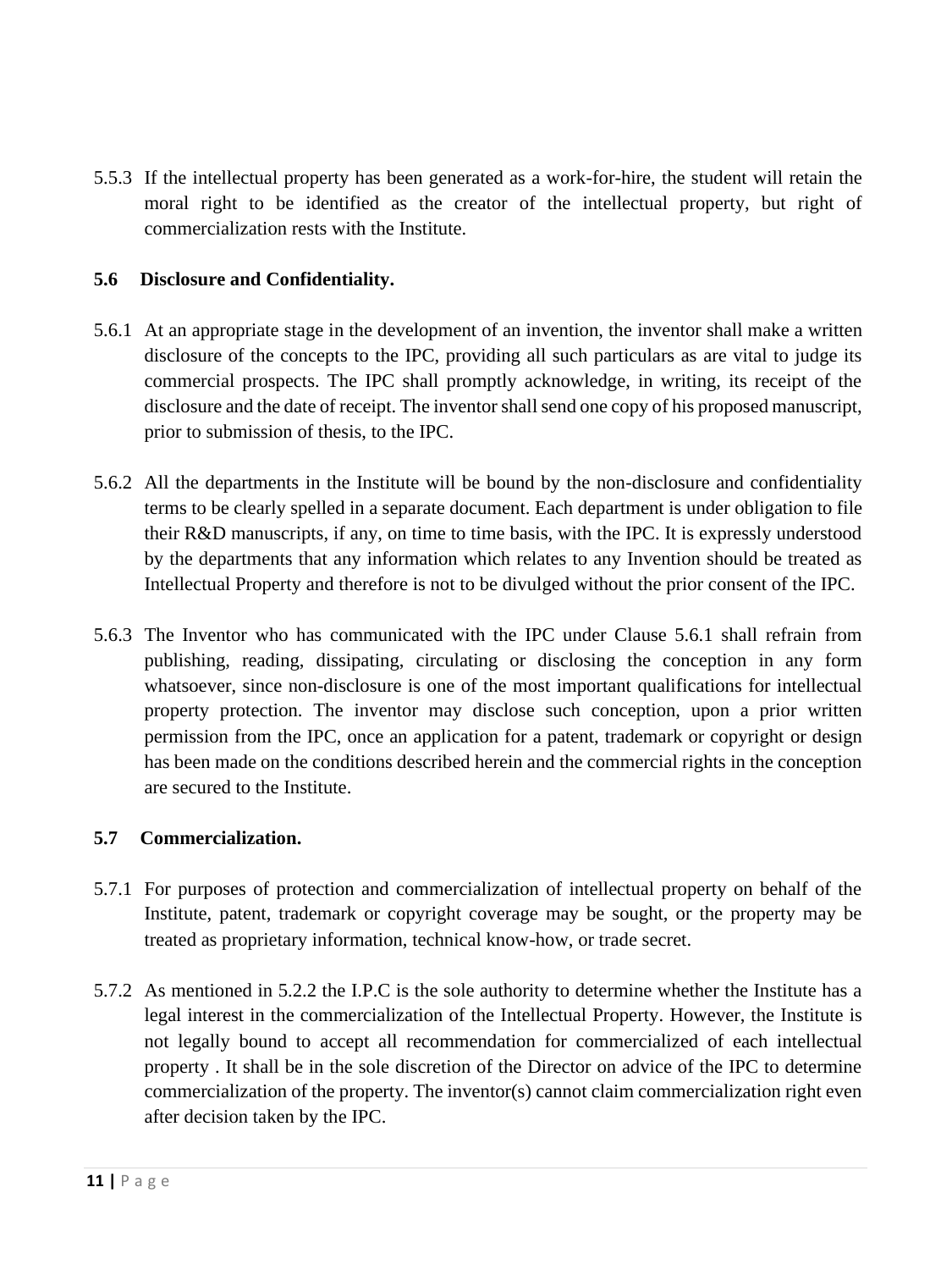- 5.7.3 Subject to any associated agreement and with appropriate approval from the sponsor, Institute may waive its rights to specified intellectual property in favor of the inventor so as to enable the inventor to seek funding or other support for the purpose of commercialization, or the Institute assessment doesn't favor IP protection. Such waiver of ownership in favor of the  $inventor(s)$  can be considered  $\epsilon$  (a) if it is established that such owner ship of the inventor would be essential to enable dissemination of benefits of the invention to the society, or (b) if Institute decides not to pursue the protection of IP within a period of six months of complete disclosure by the inventor to the Institute. The decision to pursue or not to pursue should be communicated to the inventor within a period of three months of complete disclosure by the inventor to the Institute. In all cases, unless explicitly agreed to, the Institute shall normally retain a perpetual, royalty‐ free license to use the intellectual property and any corresponding IP for research and educational purposes.
- 5.7.4 In seeking and developing commercialization of intellectual property, the Institute shall be guided by the following principles:
- (a) A primary objective and responsibility of the Institute shall be to assure that the products of its intellectual activity are brought into the widest possible use for the general benefit of society.
- (b) Intellectual property should be treated as an asset and an appropriate return should be sought.
- (c) Active participation of the inventor in all commercialization efforts shall be sought.

#### **5.8 Electronic and Distance Education Materials**

All original works submitted by the contributors for the purpose of electronic and/or distance education course development shall remain the property of the concerned contributors and the Institute.

- **5.8.1** The Institute has the right to use the course (including all related materials) developed by the faculty member and/or other employees involved in the development of a distance learning and/or e-learning course for the Institute's own educational, research, and other purposes without any additional compensation to the faculty member or any other employee who is an author of the course. Academic departments determine which courses will be offered and who will teach these courses.
- **5.8.2** If the course and/or related materials are licensed, sold, or otherwise conveyed to a third party, the personnel receive specific compensation, the inventor of the courseware is entitled to a fair share of the proceeds, the exact amount being determined by the IPC.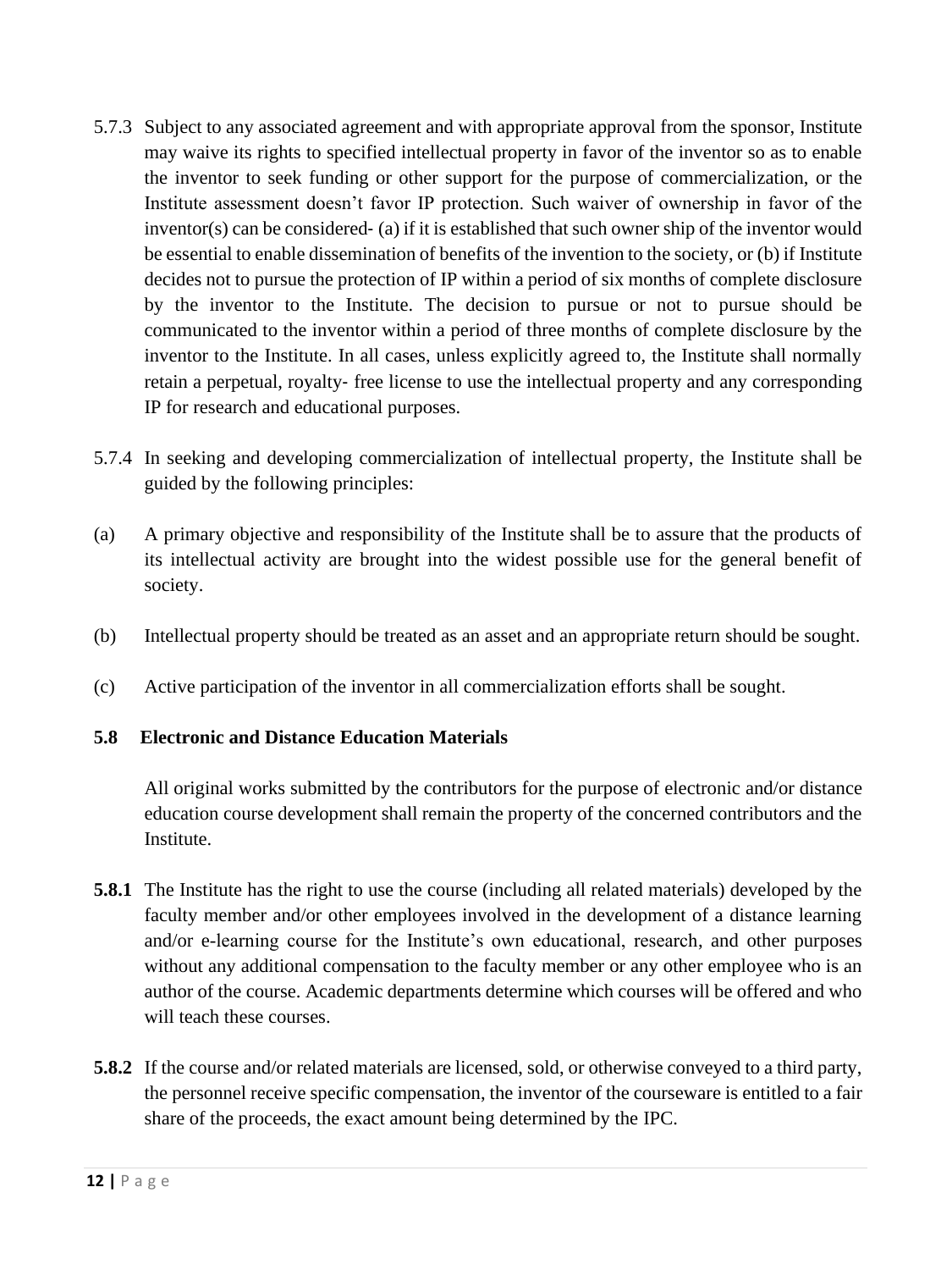- **5.8.3** As to revisions and updates of a distance learning course, the faculty member(s) or other employee(s) who are the authors of the course will have the primary responsibility for revising and updating the course and related materials as long as he/she/they are employed by the Institute. If a faculty member (or other employee) who is an author is no longer employed by the Institute or is unable to revise and update the course as needed (as determined by the department), the material may be revised and updated by other Institute faculty members and other employees.
- **5.8.4** While developing the instruction materials in educational multimedia, digital imaging, and distance learning mode, faculty members are advised to avoid copyright infringement.

#### **5.9 Implementation of Intellectual Property Policies.**

- **5.9.1** The IPC shall prepare and distribute to the various departments copies of this document and other recommendations as may be considered appropriate for the implementation of the provisions of intellectual property policies and guidelines adopted by NIT Meghalaya.
- 5.9.2 The policies set forth herein constitute an understanding which is binding on Institute faculty, staff, and students as a condition of their participation in Institute research, teaching, and service programmes.

#### **6. Procedures for Management of Intellectual Property**

#### **6.1 Creating IP Awareness**

The IPC will take a proactive approach for generation and protection of intellectual property in the Institute. The committee shall identify all intellectual property developed in the Institute through review of UG, PG and doctoral projects, inviting ideas from students and faculty, and by all other means of collecting information. If it judges that there is a reasonable chance for successful commercialization of an invention, it shall (1) advise the inventor on the steps to be taken for protecting the ownership rights to the property, and (2) refer the matter to the Director with clear recommendations for appropriate course of action on the part of the Institute. On persuasion of the IPC, or on his own initiative, the inventor(s) will place a formal proposal before the IPC with details of the invention or other IP product. The IPC will examine the proposal taking help of internal or external experts, if necessary. The inventor(s) may be required to make a demonstration of the product or process, or give a presentation before the Committee.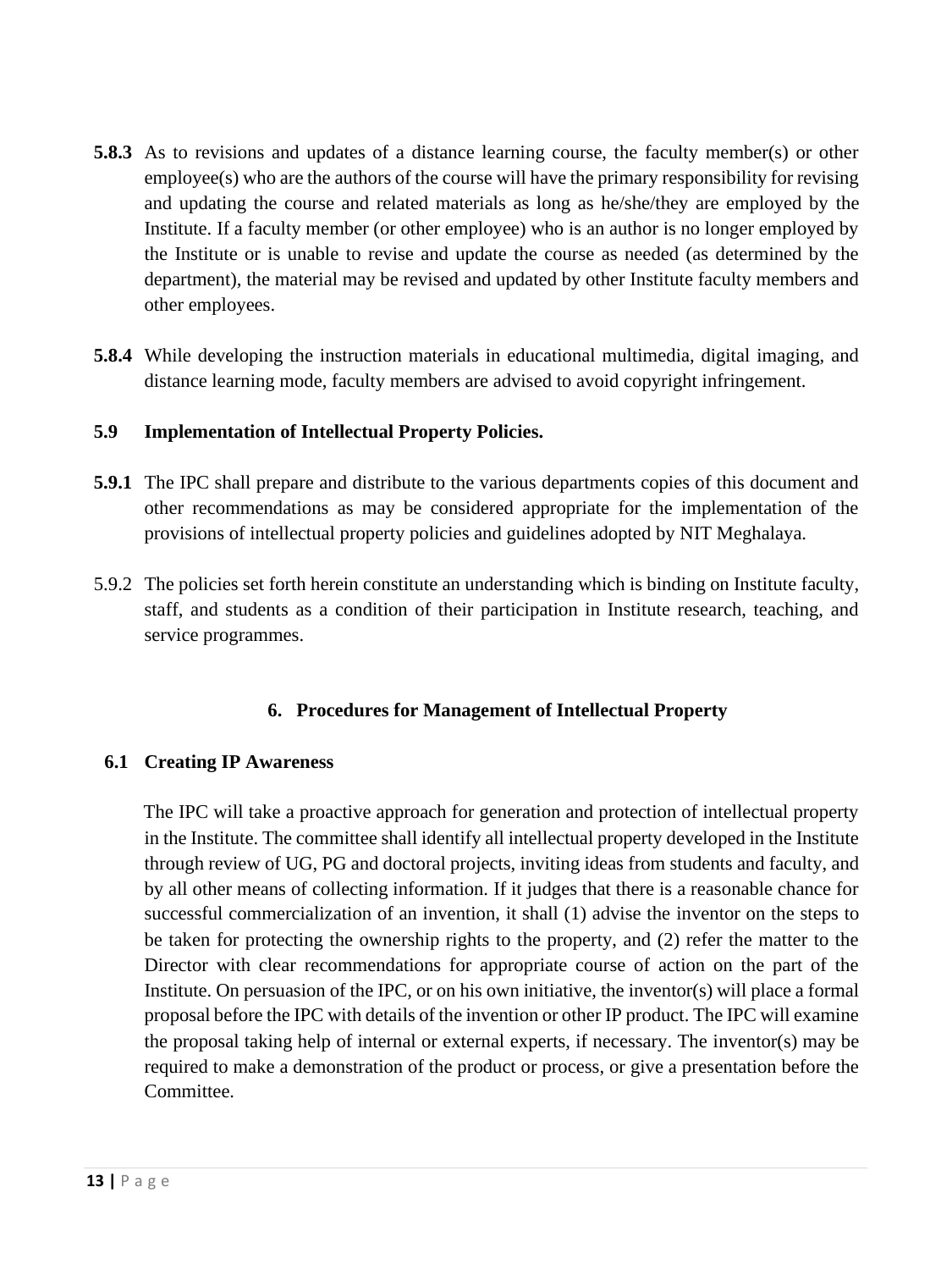In some instances, the IPC may find that an invention has not been developed to an extent where a decision can be made on patentability or commercialization. In such cases, it will request the inventor to provide additional information or data that might help in making a decision, or advise the inventor to report back to the IPC after the discovery is brought to a more advanced stage.

In close consultation and collaboration with the inventor, the IPC shall determine the appropriate method of protection of the property and, where appropriate, obtain such protection. The process for licensing, selling, or otherwise conveying intellectual property will not involve the use of sealed bids. All costs associated with these actions shall be borne by the Institute, except that such costs shall be offset against future income. When a technology or other invention or intellectual property is commercialized, the net income from such commercialization will be distributed among the inventor(s), the Institute and other stake holders. The IPC will guide the Institute on the distribution formula.

IPC in coordination with Deputy/Assistant Registrar (Admin) will ensure that every faculty member/technical staff signs the undertaking form no. NITMGH/IP/1 at the time of joining.

- At the time of registration for Autumn Semester, each student must sign and submit a declaration in form no. NITMGH/IP/3 to IP Coordinator.
- All departments will provide financial support in a fruitful means to all student projects with possible commercial outcome.
- The institute will provide additional funds with higher outlay for project works with a commercial potential, wherever necessary.
- The IPC will bring out brochures/newsletters and make necessary announcements in various media for creating awareness among academic community in regards to advancements on technology, patentable and commercial technologies, IP laws and amendments and legal aspects related to IP.
- The IPC will conduct seminars, workshops, talks by eminent scientists and practitioners on IP related issues, and shall organize student groups to create greater participation.
- At the time of submission of thesis, each student must sign and submit a declaration in form no. NITMGH/IP/4 to IP Coordinator.

## **6.1 Proposals for patent application**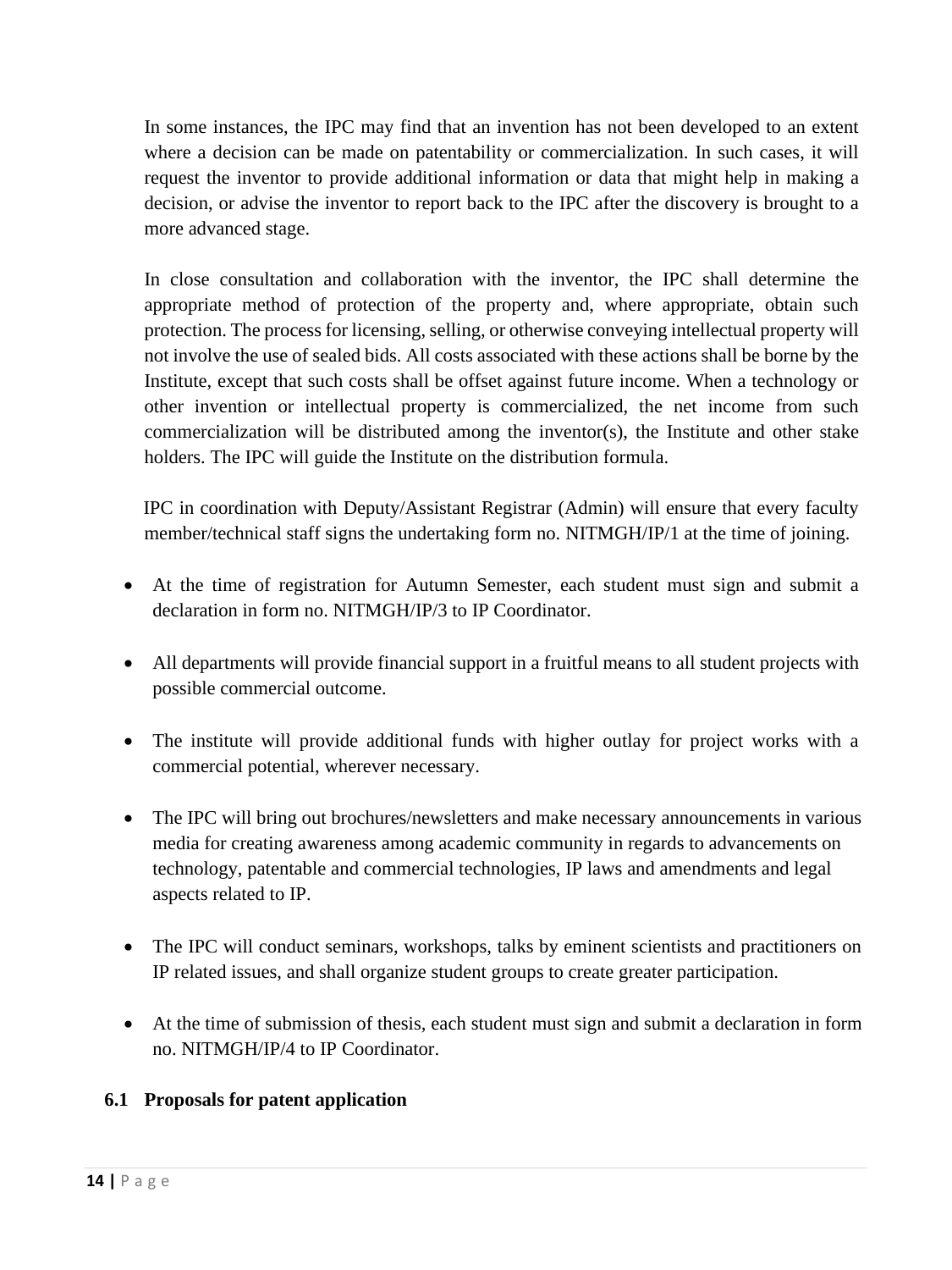- **6.2.1**Faculty members, technical staff and students interested to protect their intellectual creations under IP law of the land may apply to IP Coordinator using the Invention and Technology Disclosure Form (Form No. NITMGH/IP/5).
- **6.2.2**IP Coordinator will draw the attention of IPC members in a meeting for evaluating the IP substance for possible protection within two weeks. If the members agree to file for protection, the IPC will approach appropriate Government, private and legal entities to go forward with protection of the IP with due recommendation from Director.
- **6.2.3**The expenditures for protection of IP substance will be borne by the Institute from its non-plan "administrative expenses" head.
- **6.2.4**If the IP substance is not fully developed for possible protection, IPC will guide the inventors where to improve it. IPC may also give guidance on drafting the Patent forms etc. even with provisional specifications.
- **6.2.5**The Institute shall bear all the charges for patent search while filling up the patent form.
- **6.2.6**If the patent is granted, it becomes the joint property of the inventor and the Institute.
- **6.2.7**The Institute has the prerogative of finding a suitable partner for commercialization of the patents for first two years from the date of grant of the patent.
- **6.2.8**After two years, the inventor may choose a suitable partner for commercialization of intellectual property created by him/her. However, benefit sharing mechanism will be adhered to as per Clause no. 5.3.1. The inventor, before going for technology transfer on his own, must seek the permission of IPC. The IPC should strive to dispose of the matter within two weeks.

## **6.3 Archiving theses containing Intellectual Property with commercial potential**

- **6.3.1**Theses submitted by the students may have potential IP substance. It should be protected and commercialized for greater interest of humanity. Therefore, the students must come forward and the supervisors must motivate the students to work on patentable technologies. The student submitting a thesis must give a declaration in the Form no. NITMGH/IP/4.
- **6.3.2**The IPC will examine all the theses and find the suitability of protection of IP created by the students.
- **6.3.3**The Institute will also try for potential commercialization when a patent is granted. However, the Institute has the prerogative of commercializing only for the first two years from the date